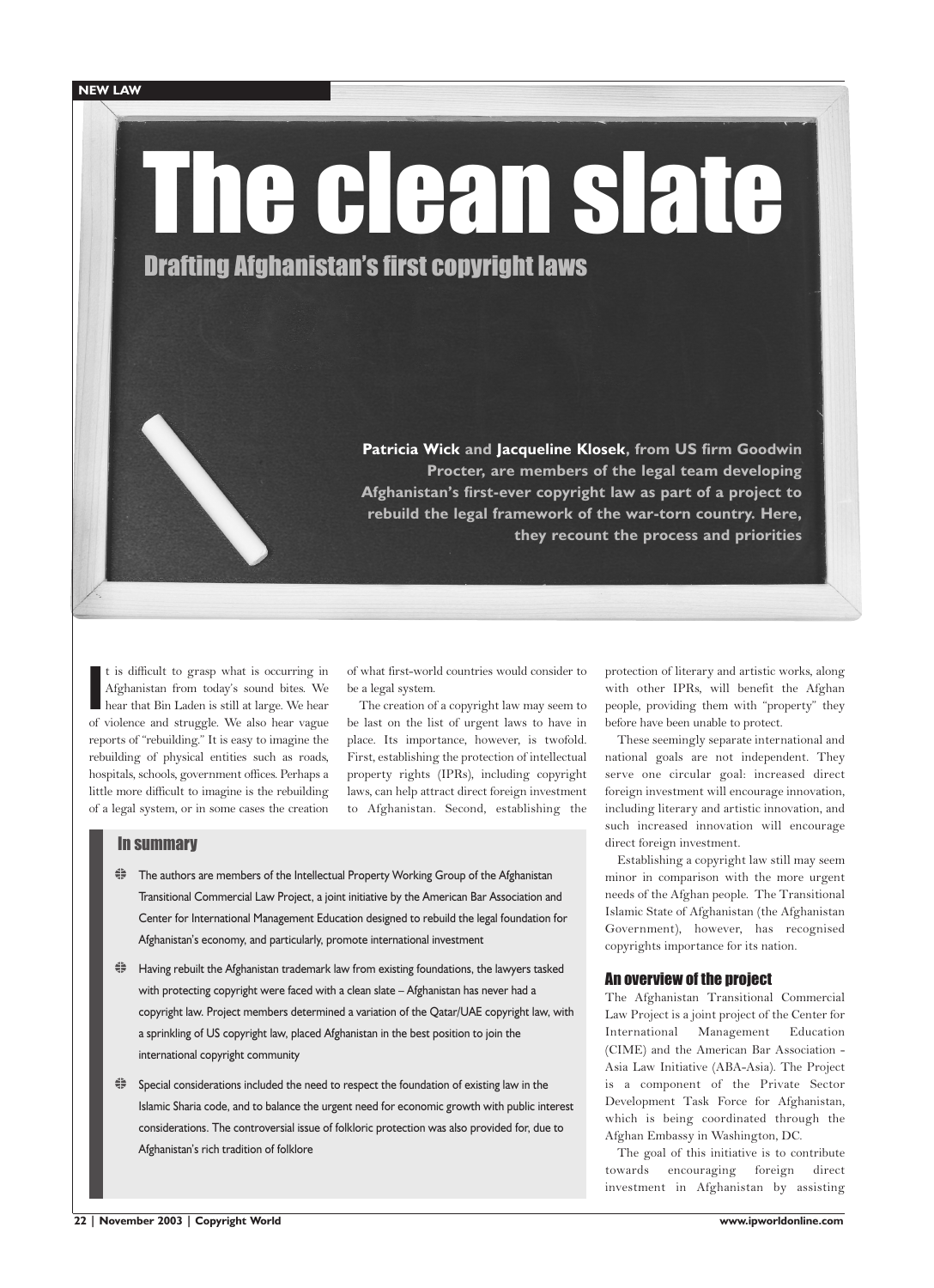Afghanistan in developing its commercial laws. It is anticipated that the end result of this project will be the implementation of a new "code of commerce" covering the following areas: Law on Domestic and Foreign Private Investment; Contract; Real Property; Personal Property; Intellectual Property; Commercial; Banking; Customs/Trade; Taxation; Corporate; Partnership; Agency; Registration of Business Entities; Bankruptcy; Labor/Employment; Antitrust and Unfair Business Practices; Environmental/Natural Resources; Law of State Enterprises; and Arbitration.

The authors are members of the Intellectual Property Working Group of the Project, a group that is focused on assisting Afghanistan in developing and implementing legislation concerning intellectual property and technology. Specifically, the initial tasks of this working group were to develop new copyright and patent legislation and revise Afghanistan's existing trademark legislation. Since the assignment of initial tasks, the project has been broadened to include the development of new e-commerce and electronic signatures legislation, as well as the provision of assistance on issues related to the protection of Afghanistan's cultural heritage by, among other things, assisting Afghanistan in its efforts to recover certain cultural objects that have been plundered.

While copyright, trademark and patent law are considerably different, we found it useful to develop a common strategy in addressing each of these areas.

First, we spent considerable time researching and reviewing the copyright, patent and trademark legislation of other nations that enjoy certain similarities with Afghanistan. Our goal was to identify existing legislation that could serve as a useful model for Afghanistan. Once we identified such legislation, we presented our recommendations to the Afghanistan Government for its consideration.

Then, upon receipt of the Government's approval of our initial recommendations, we then began to propose revisions to Afghanistan's trademark legislation and to draft new copyright and patent legislation for the country.

In all stages of the project, we were highly cognizant of the need to maintain the continued involvement of the Afghanistan Government. This was fostered through a number of working sessions, as well as regular communication with key officials of the Afghanistan Government.

Because the effectiveness of IP laws is closely tied to the degree to which such laws are administered and enforced, once the draft legislation is finalised, we will be working with the Afghanistan Government to establish procedures for administering and enforcing intellectual property rights in Afghanistan.

We also expect to advise the Government on the establishment of administrative offices and to provide training to the country's new intellectual property professionals. Afghanistan has not had a patent or copyright system in the past, and its dated trademark legislation has not been administered in a consistent fashion. The country has an intelligent and enthusiastic work force, but proper training on the administration and enforcement of intellectual property rights is desperately needed.

Afghanistan has not had a patent or copyright system in the past, and its dated trademark legislation has not been administered in a consistent fashion

This article is part of a series of articles on IP initiatives in Afghanistan. In the October issue of *Trademark World*, Intellectual Property Working Group team members reported on the progress that has been made in revising and updating Afghanistan's existing trademark legislation. In this article, we will present information regarding our efforts to develop new copyright legislation for possible implementation in Afghanistan. We will also examine our efforts to develop a system for the administration and enforcement of copyright in Afghanistan.

In the December issue of *Patent World,* other members of the Intellectual Property Working Group will present information on our efforts to develop new patent legislation for possible implementation in Afghanistan.

# The clean slate

Our efforts in responding to Afghanistan's need for a system of copyright were different from our work in the area of trademarks because Afghanistan has never had copyright legislation. While commencing with a clean slate does offer certain advantages, it also presents distinct challenges.

We quickly realised that, in aiding a country with no history of copyright law, our task would consist not only of drafting appropriate legislation but also of assisting Afghanistan to understand the role copyright protection could play.We felt that the best way to work towards accomplishing both goals was to start with model legislation from other countries. We concluded that by presenting the Government officials with appropriate model legislation, we would be able to demonstrate how copyright is administered in other countries and also provide ourselves with an appropriate starting point for the creation of new legislation for Afghanistan. Having reached this conclusion, we set out to locate the most appropriate model legislation for Afghanistan's circumstances.

We commenced our review of model legislation by focusing on the most obvious copyright laws, namely those of the United States and key European countries, including Germany and France. Historically, Afghanistan's and other Middle Eastern Countries' commercial codes, including IP laws, have drawn upon both German and French law. This, coupled with the understanding that Afghanistan is a country in which Islamic traditions are held in great esteem,<sup>1</sup> led us to next examine the copyright legislation of several Islamic and/or Arabic countries including the United Arab Emirates (UAE), Egypt and Qatar.

Further, the working principals and guidelines for the overall Project recommended UAE's and Qatar's laws as models to follow in cases where no Afghanistan law had previously existed, because they represented legal systems that incorporate Islamic, civil and common law traditions. Also, both the UAE and Qatar have successfully attracted direct foreign investment while balancing local traditions and the demands of modernity.

We considered the provisions of these laws, the theories behind them and the procedural aspects of each of these laws in light of Afghanistan's developmental goals. Copyright law, however, enjoys significant harmonisation throughout the world due to strong international treaties. Therefore, our main goal was to find a clear expression of general copyright law principles suitable for Afghanistan's current position. Whether this was more adeptly accomplished by using a highly evolved copyright law, like France or the US, or a more recent Middle Eastern model was considered.

Based upon our review, we concluded that Afghanistan should consider following the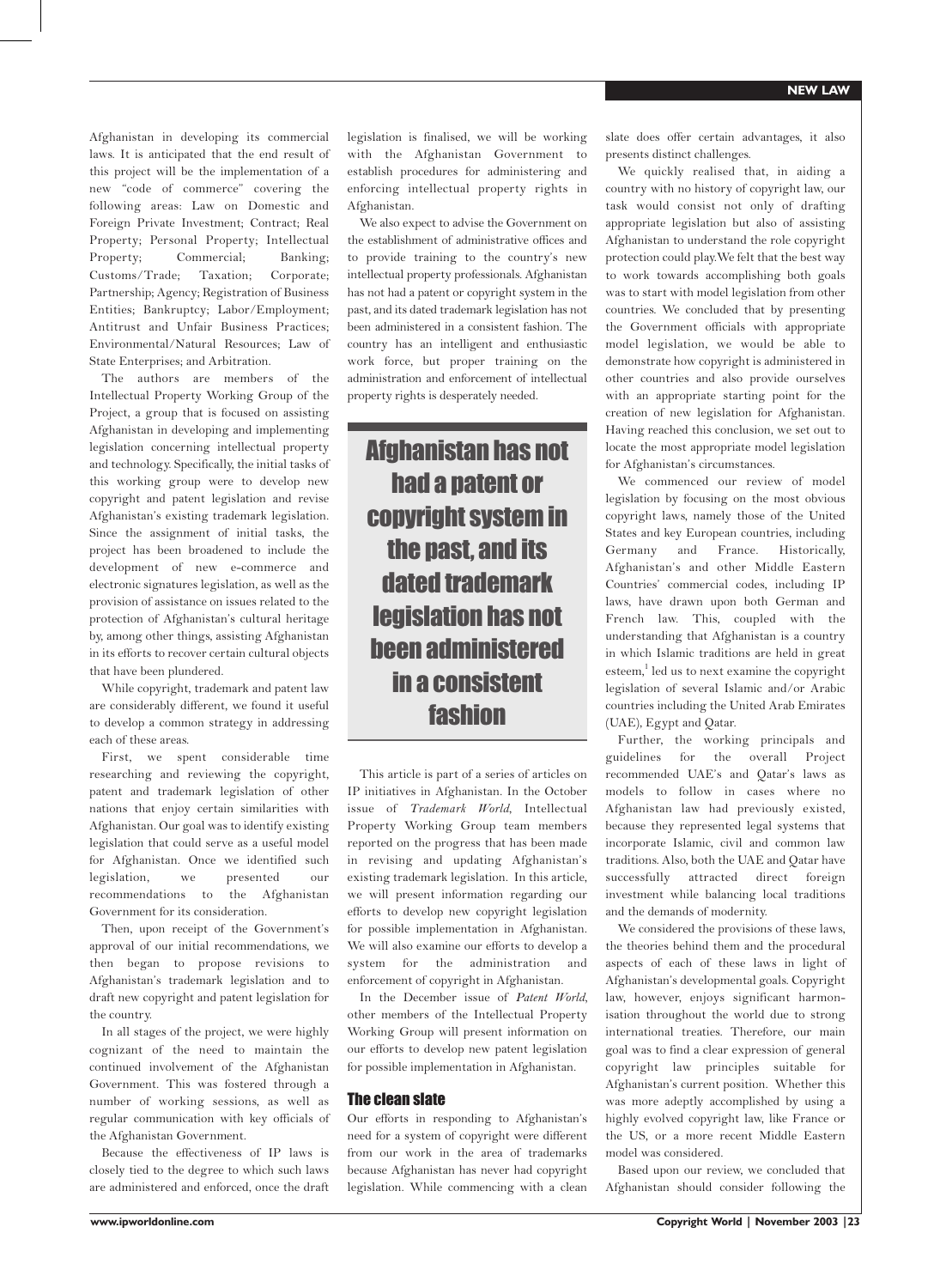French-type model of copyright protection, as embodied by current copyright laws of Qatar and the UAE, when developing its own copyright legislation. It was determined that these interpretations of the French copyright law provided a pared down expression of copyright from which to start. Notwithstanding our overall recommendation of the French-type model, and as explained in more detail below, we additionally recommended that the US model be followed for the portion pertaining to the "subject matter" of copyright protection.

We concluded that this formulation would help to address Afghanistan's special needs for the implementation of a copyright system that is not unduly burdensome from an administrative perspective, yet still effective in providing foreign investors and domestic innovators with confidence that their IP will be afforded sufficient protection in Afghanistan.

We recommended to the Government officials that Afghanistan consider the copyright laws of the UAE and of Qatar as two possible models to be used when developing the non-"subject matter" portion of its new copyright legislation. Notably, these models distinguish between the economic and moral rights of authors and also delineate between copyright and "neighboring rights" – those rights at the margin of copyright, thus "related" or "neighboring" rights, eg, performances, recordings, broadcasts.

Although the copyright laws of Qatar and UAE are similar in many respects, we chose both for a variety of reasons. First, we concluded that the copyright law of the UAE<sup>2</sup> would serve as a useful model for Afghanistan because it is clear and well organised. It also addresses many of the aspects of copyright protection that we would recommend for inclusion in Afghanistan's copyright law.

Notwithstanding the advantages of the copyright law of the UAE, we concluded that certain of its provisions should not be included in the Afghanistan law. For instance, we recommended the removal of the law's provisions for collective administration. We also suggested deleting or at least revising some of the anti-circumvention, database protection, and registration provisions of the UAE law. Furthermore, we concluded that certain provisions, including a clarification of the definitions of national treatment and the concept of work made for hire, would need to be added to the UAE law in order to make it more appropriate for Afghanistan.

We also recommended the copyright law of Qatar.<sup>3</sup> Like the law of the UAE, it is clear and well organised. Interestingly, Qatar's law also contains rather detailed provisions regarding

the protection of folklore. While other laws, including the copyright law of the UAE, also address folklore, Qatar's law addresses such issues in a more extensive fashion. Qatar's law also contains interesting provisions on national treatment. Specifically, the law provides that a work may be afforded national treatment if published in Qatar within 30 days after first publication in another state.

Although the law of Qatar has a number of positive attributes, it also has a number of provisions that would need to be changed if such law were to serve as an appropriate model for Afghanistan. For instance, we recommended the deletion of some of the anticircumvention provisions and the modification of some of the administrative procedures.

We concluded that either the copyright law of Qatar or the UAE would represent a good model, as to basic form, from which to commence when drafting new copyright legislation for Afghanistan. In addition to the fact that the copyright laws of these countries are clear, well-organised and legally sound, it is important to note that both of these countries have proven capable of attracting a considerable amount of direct foreign investment. Unique to both countries is their recent implementation/improvement of their IP laws, due in large part to their ascension into various international treaties and organisations.

While focusing on our two model laws, we also incorporated provisions from other copyright laws as necessary. For instance, we recommended the general US "subject matter" provision, which provides for copyright protection upon fixation of the work in any tangible medium. We concluded that such a provision would be less burdensome than the French "work of the mind" requirement which requires no fixation whatsoever.

It is our belief that a variation of the Qatar/UAE copyright law, with a sprinkling of US copyright law, will place Afghanistan in a position to join any of the major copyright treaties.

## Important considerations

The Afghanistan Government has not yet determined whether it will join the WTO. As a member of the WTO, even as a leastdeveloped country (LDC), Afghanistan must meet certain international legal standards. For our purposes, we wanted to ensure that if Afghanistan were to join the WTO that the copyright laws would be in compliance. Regardless of whether Afghanistan were to become a signatory to the Berne Convention or Agreement on Trade Related Aspects of Intellectual Property (the TRIPs Agreement), it would be subject to these international instruments through its membership in the WTO.

When a country joins the WTO, it accepts all of the WTO agreements in a single undertaking, including TRIPs.<sup>4</sup> Under the TRIPs Agreement, WTO member states must comply with the substantive obligations of the main conventions of WIPO, namely the Paris Convention on industrial property, and the Berne Convention on copyright in their most recent versions.<sup>5</sup> As a LDC though, the WTO agreement allows countries different periods of time to delay application of its provisions. For example, LDCs are granted a longer transition period than developed countries, with a delay until 1 January, 2006 and the possibility of an extension of this date.<sup>6</sup>

The United Nations recognises 49 countries around the world as being LDCs, 19 of which – including Afghanistan – are not yet members of the WTO.<sup>7</sup> Therefore, we opted to prepare Afghanistan for what could potentially be its ascension to the WTO. Also, because of global copyright law harmonisation, including in the Middle East, to not prepare Afghanistan to comply with WIPO obligations would only hinder the attraction of direct foreign investment. Thus, the inclusion of such provisions to prepare Afghanistan for ascension to the WTO comes at a low cost and sets up Afghanistan for a future in the global copyright community.

Another important consideration in drafting the new law is compatibility with the legal principles already in place. The Islamic foundation of law in Afghanistan is referred to as the "Islamic Sharia." Although there were no major changes needed to align a simplified French-model copyright law with the Islamic Sharia, there were small, but necessary changes. For example, in defining the term "Year," which dictates the term of protection for copyright, an Arab member on our team pointed out that to define it as a "calendar" year was inappropriate. Instead, it should be defined as a "Gregorian" year. We are also required to consider and incorporate Islamic principles on the rules of inheritance of author's rights.

Protection of folklore has been a controversial area of copyright law. For a country like Afghanistan, with over 1,000 years of folklore, such protection was attractive. Our research unearthed no good model to follow. If anything, folklore in the future may be a subject of *sui generis* legislation. However, keeping in mind Afghanistan's current position, we proposed a simple folklore provision for inclusion into the copyright law.

This provision provides a non-exclusive list of folklore items such as oral expressions, including tales, popular poetry and riddles, architectural forms, and tangible expressions, including items such as jewelry, carpets and textiles. The provision also